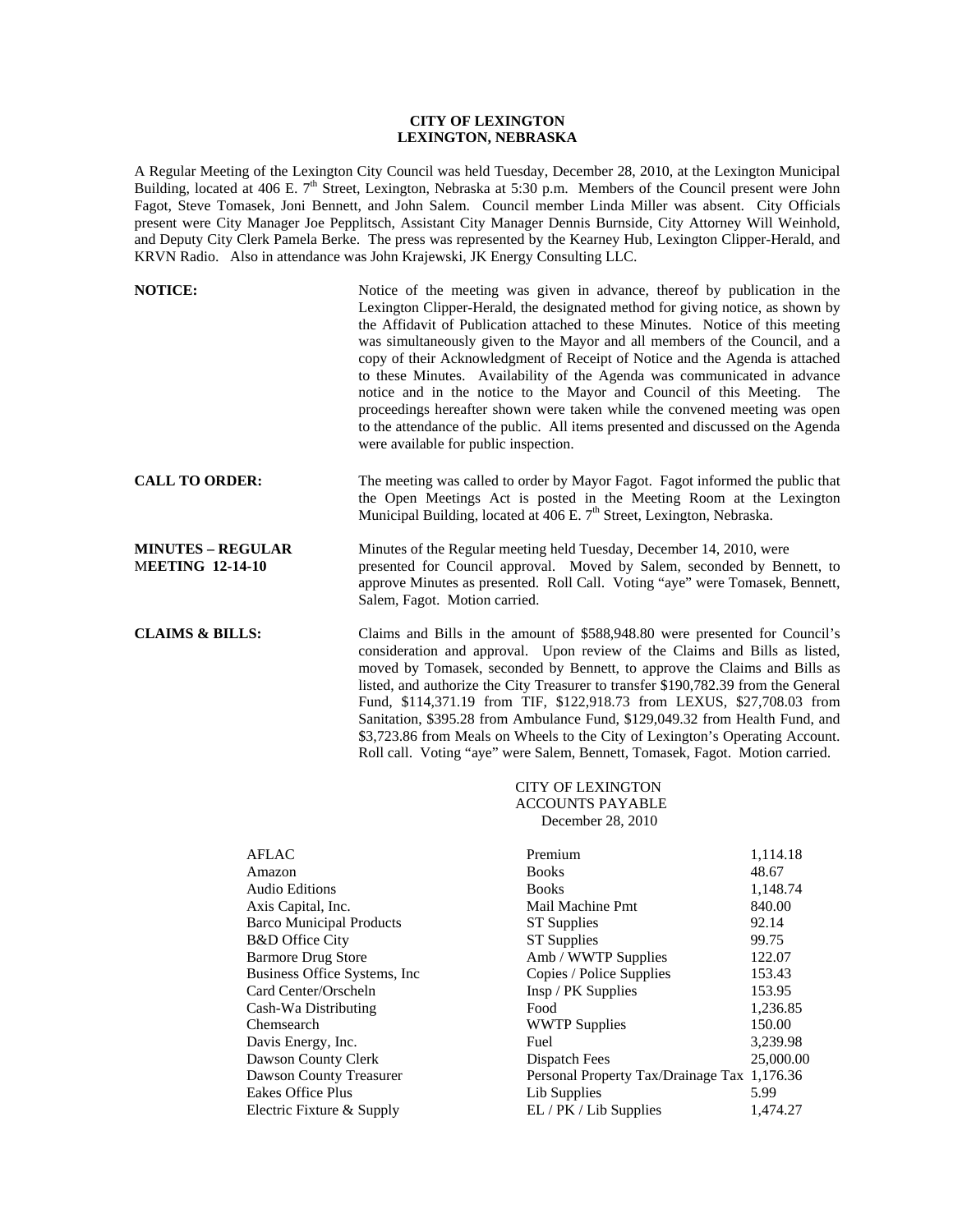| Fastenal                                                        | <b>ST</b> Supplies                                       | 14.55                  |
|-----------------------------------------------------------------|----------------------------------------------------------|------------------------|
| Gale Group, The                                                 | <b>Books</b>                                             | 244.95                 |
| Gallery Collection, The                                         | <b>Office Supplies</b>                                   | 285.84                 |
| Galls                                                           | <b>Uniform Expense</b>                                   | 70.98                  |
| Gnirk Lawn Care Inc                                             | <b>Pk Service</b>                                        | 739.00                 |
| Great Western Bank-Lib. Petty Cash                              | Postage / Food / Supplies                                | 208.17                 |
| Guideposts                                                      | Book                                                     | 17.74                  |
| Health Claims Fund                                              | Claims                                                   | 120,783.66             |
| Home Accents                                                    | City Hall                                                | 4,613.84               |
| <b>Ingram Library Services</b>                                  | <b>Books</b>                                             | 1,025.61               |
| Lawson Products, Inc.                                           | <b>ST Supplies</b>                                       | 164.50                 |
| Lexington Newspapers, Inc.                                      | Publications                                             | 52.76                  |
| Lexington Utilities System                                      | Utilities                                                | 33,022.77              |
| Linweld                                                         | Amb Supplies                                             | 31.35                  |
| MaxQ Enterprises, LLC                                           | Book                                                     | 22.95                  |
| Mead Lumber & Rental-Lexington                                  | Fire Dept / ST Supplies                                  | 243.95                 |
| Menards-Kearney                                                 | <b>WWTP Supplies</b>                                     | 42.99                  |
| Michael Todd & Co. Inc                                          | <b>ST Supplies</b>                                       | 56.03                  |
| MicroMarketing, LLC                                             | Lib Supplies                                             | 447.40                 |
| Miller & Associates                                             | <b>Retainer</b> Fee                                      | 800.00                 |
| Municipal Supply, Inc of NE                                     | <b>WR Supplies</b>                                       | 281.97                 |
| Nebraska Economic Developers Association                        | <b>Membership Dues</b>                                   | 200.00                 |
| <b>Overton Community Center</b>                                 | Meals on Wheels                                          | 100.00                 |
| Paulsen, Inc.                                                   | Concrete                                                 | 430.50                 |
| Peak Interests LLC                                              | Food                                                     | 34.00                  |
| Plum Creek Market Place                                         | Food / ST Supplies                                       | 99.29                  |
| <b>Roberts Dairy Company</b>                                    | <b>Beverages</b>                                         | 210.30                 |
| S & W Auto Parts                                                | SW / Police / Fire Dept Supplies                         | 77.09                  |
| Service Master Mid Nebraska                                     | <b>Cleaning Service</b>                                  | 80.00                  |
| Sign Pro                                                        | WR/City Hall/DCOC Signage                                | 1,828.58               |
| TASC                                                            | Fees                                                     | 167.62                 |
| Thompson Co., The                                               | Food & Supplies                                          | 688.73                 |
|                                                                 |                                                          |                        |
| <b>U-Save Business Equipment</b>                                | ST/WR Supplies/Conf Rm Supplies<br><b>Books</b>          | 1,391.65               |
| Value Line Publishing, Inc<br>Verizon Wireless                  |                                                          | 1,598.00<br>129.52     |
| Wal-Mart                                                        | Cellphones                                               |                        |
|                                                                 | Supplies<br>Police Supplies                              | 195.63                 |
| B & D Office City<br>Bennett, Joni                              | Seminar                                                  | 43.68<br>120.00        |
| <b>Business Card</b>                                            |                                                          |                        |
| Card Center/Orscheln                                            | Conf/Food/Fuel/Software/ST Spls<br><b>ST Supplies</b>    | 3,767.25<br>1.16       |
|                                                                 |                                                          |                        |
| Central Garage Fund<br><b>Community Redevelopment Authority</b> | Service / Repair<br>Kirkpatrick Land Pmt                 | 7,059.98<br>114,371.19 |
|                                                                 |                                                          | 49.61                  |
| <b>Copycat Printing</b><br>Dan's Sanitation                     | <b>Bldg Insp Supplies</b>                                |                        |
|                                                                 | <b>Sanitation Fees</b>                                   | 27,708.03              |
| Electric Fixture & Supply                                       | <b>WWTP Supplies</b><br>Food/Pstg/Uniform Exp/Car Wash   | 40.97                  |
| Great Western Bank-City Petty Cash<br>HD Supply Waterworks      | Meter Pit                                                | 144.22                 |
| Health Claims Fund                                              | Claims                                                   | 2,139.15               |
| Holbein, Dahlas                                                 |                                                          | 6,983.86               |
|                                                                 | Maint/Cleaning Svc/Yard Clean-up<br><b>WWTP Supplies</b> | 1,125.00               |
| Komline-Sanderson                                               |                                                          | 800.82                 |
| League of Nebraska Municipalities                               | WR Workshop<br>Self-Funding                              | 70.00                  |
| Lexington Health Fund                                           | Publications                                             | 33,080.08              |
| Lexington Newspapers, Inc.                                      |                                                          | 395.52                 |
| Lexington Truck & Auto                                          | <b>Central Garage Supplies</b>                           | 965.00                 |
| Lexington, City of                                              | <b>Franchise Fees</b>                                    | 58,573.36              |
| Payroll                                                         | Wages                                                    | 103,251.98             |
| Social Security                                                 | Employer Portion / FICA Med                              | 7,645.42               |
| <b>First National Bank</b>                                      | <b>Employer Portion / Pension</b>                        | 3,285.06               |
| <b>First National Bank</b>                                      | Police Pension                                           | 1,781.76               |
| ICMA                                                            | <b>City Manager Pension</b>                              | 433.84                 |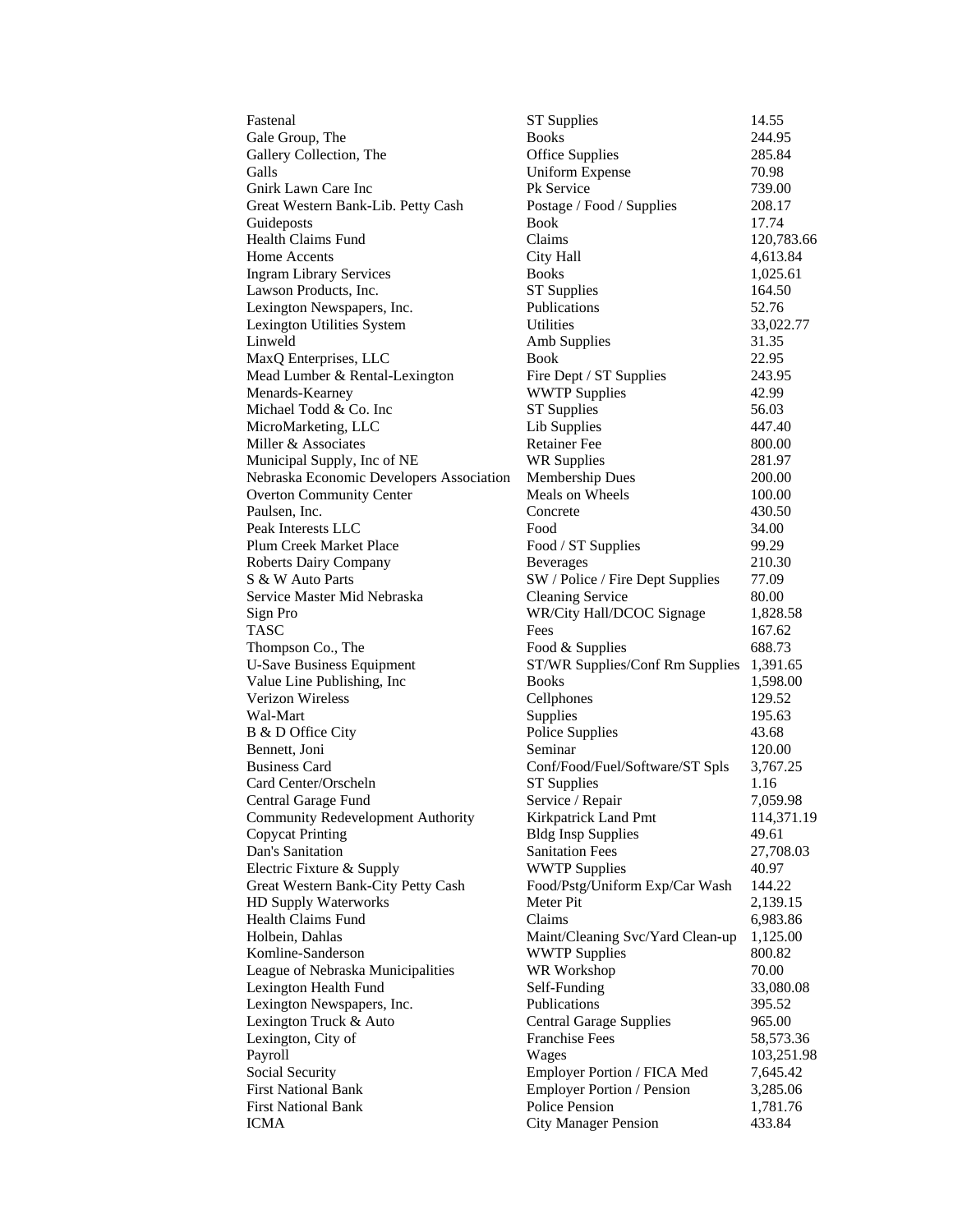| Mead Lumber & Rental-Lexington           | Muni Bldg Supplies             | 102.95   |
|------------------------------------------|--------------------------------|----------|
| <b>Morris Press</b>                      | <b>GGC</b> Supplies            | 73.00    |
| Mr. Automotive                           | <b>Central Garage Supplies</b> | 6.47     |
| Nebraska Public Health Environmental Lab | WR Testing                     | 956.00   |
| S & W Auto Parts, Inc.                   | <b>Central Garage Supplies</b> | 1,835.57 |
| Service Master of Mid Nebraska           | <b>Cleaning Service</b>        | 4,741.00 |
| Sign Pro                                 | Sign at D C Opportunity Center | 900.00   |
| T. O. Haas Tire Co., Inc.                | Repair                         | 18.70    |
| <b>U-Save Business Equipment</b>         | Postage / ST Supplies          | 19.87    |
|                                          |                                |          |

## TOTAL CLAIMS: 588,948.80

**ELECTRIC RATES:** Resolution No. 2010-31 was presented for Council consideration. Pepplitsch introduced John Krajewski, JK Energy Consulting, LLC, who was contracted to complete an electric cost of service/rate design study. Discussion included wholesale cost increase of 10% effective January  $1<sup>st</sup>$ , retail rate design, and impact on the average residential bill. It was noted that the overall recommended increase to rates is 7% across all customer classes with a realized 4% increase for the residential class. Following discussion, moved by Salem, seconded by Tomasek, to approve Resolution No. 2010-31 as presented. Roll call. Voting "aye" were Bennett, Tomasek, Salem, Fagot. Motion carried.

## RESOLUTION NO. 2010-31

 WHEREAS, Lexington City Code Section 8-19, authorizes the City Council to establish by Resolution a schedule of rates and charges for electric service.

 BE IT THEREFORE RESOLVED BY THE MAYOR AND COUNCIL OF THE CITY OF LEXINGTON, NEBRASKA, that the following electric rates for the following use classifications are established and shall take effect January 1, 2011, to be reflected on billings following such date.

| Residential – Basic:                                          | Summer                                    | Winter                                    |
|---------------------------------------------------------------|-------------------------------------------|-------------------------------------------|
|                                                               | May $1 -$ Sept. 30                        | Oct. $1 - Apr. 30$                        |
| Base Charge per Month                                         | \$15.00                                   | \$15.00                                   |
| First 500 kWh @ \$/kWh                                        | \$0.1100                                  | \$0.0980                                  |
| Over $500$ kWh @ $\frac{1}{2}$ kWh                            | \$0.0861                                  | \$0.0500                                  |
| Minimum Bill                                                  | \$15.00                                   | \$15.00                                   |
| Residential – All-Electric:                                   | Summer                                    | Winter                                    |
|                                                               | May $1 -$ Sept. 30                        | Oct. $1 - Apr. 30$                        |
| Base Charge per Month                                         | \$13.00                                   | \$13.00                                   |
| First 500 kWh @ \$/kWh                                        | \$0.1080                                  | \$0.0870                                  |
| Over 500 kWh @ $\frac{1}{2}$ kWh                              | \$0.0835                                  | \$0.0450                                  |
| Minimum Bill                                                  | \$13.00                                   | \$13.00                                   |
| Commercial - Small:                                           | Summer                                    | Winter                                    |
|                                                               | May $1 -$ Sept. 30                        | Oct. $1 - Apr. 30$                        |
| Base Charge per Month                                         | \$15.00                                   | \$15.00                                   |
| First 1000 kWh @ \$/kWh                                       | \$0.1350                                  | \$0.1200                                  |
|                                                               |                                           |                                           |
| Over 1000 kWh @ \$/kWh                                        | \$0.0870                                  | \$0.0720                                  |
| Minimum Bill                                                  | \$15.00                                   | \$15.00                                   |
| Commercial – Heat:                                            | Summer                                    | Winter                                    |
| Base Charge per Month<br>First $1000$ kWh @ $\frac{1}{2}$ kWh | May $1 -$ Sept. 30<br>\$15.00<br>\$0.1330 | Oct. $1 -$ Apr. 30<br>\$15.00<br>\$0.1180 |
| Next 4000 kWh @ \$/kWh                                        | \$0.0870                                  | \$0.0670                                  |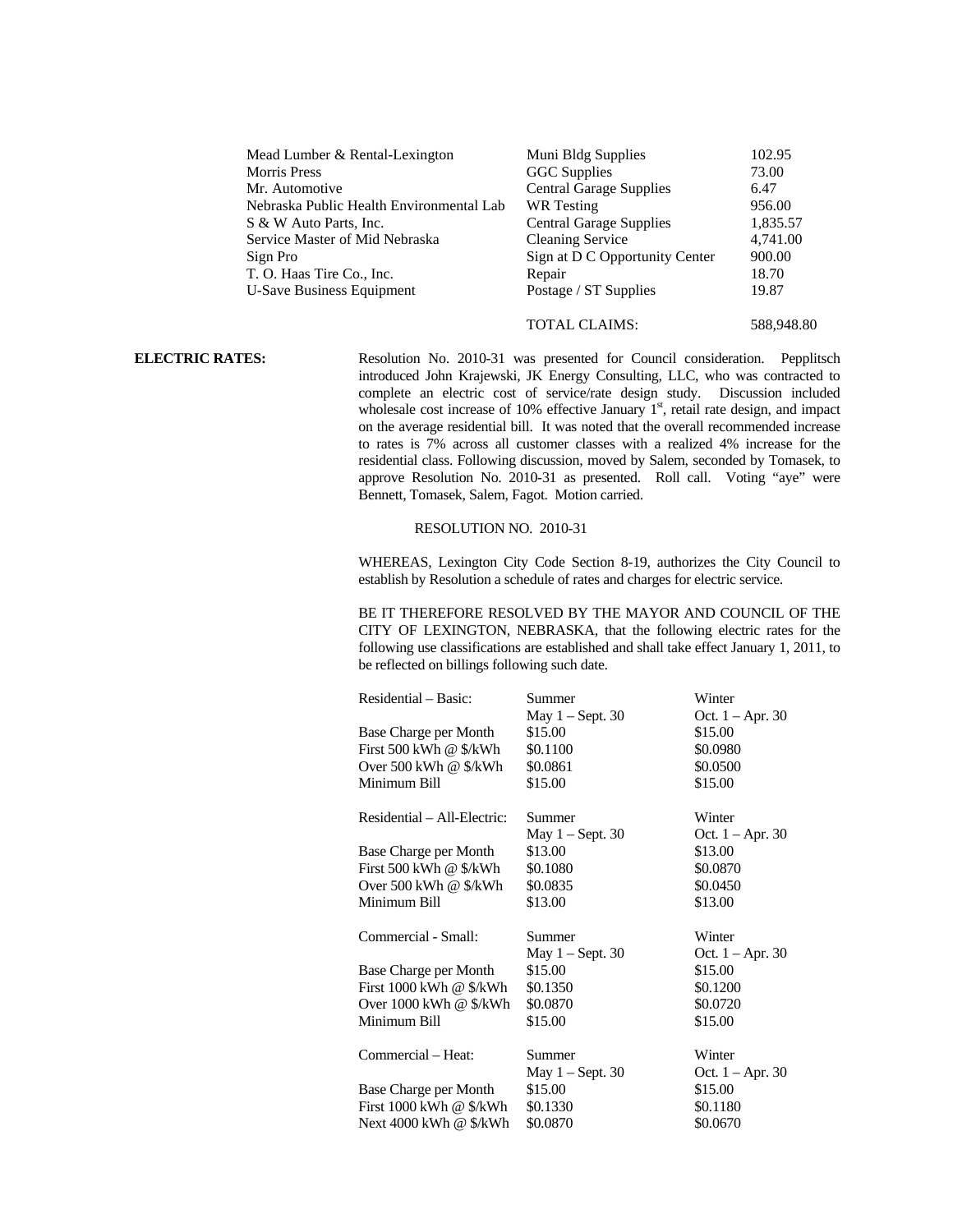| Over 4000 kWh @ \$/kWh               | \$0.0870           | \$0.0502           |
|--------------------------------------|--------------------|--------------------|
| Minimum Bill                         | \$15.00            | \$15.00            |
|                                      |                    |                    |
| Municipal Power & Light:             | Summer             | Winter             |
|                                      | May $1 -$ Sept. 30 | Oct. $1 - Apr. 30$ |
| Base Charge per Month                | \$15.00            | \$15.00            |
| Plus All kWh @ \$/kWh                | \$0.0575           | \$0.0575           |
| Commercial - Large:                  | Summer             | Winter             |
|                                      | May $1 -$ Sept. 30 | Oct. $1 -$ Apr. 30 |
| Base Charge per Month                | \$20.00            | \$20.00            |
| <b>Plus Demand Charge</b>            | \$14.00            | \$12.20            |
| Plus All kWh @ \$/kWh                | \$0.0430           | \$0.0400           |
| Industrial-Non-Interruptible: Summer |                    | Winter             |
|                                      | May $1 -$ Sept. 30 | Oct. $1 -$ Apr. 30 |
| Base Charge per Month                | \$50.00            | \$50.00            |
| <b>Plus Demand Charge</b>            | \$12.75            | \$11.00            |
| Plus All kWh @ \$/kWh                | \$0.0410           | \$0.0366           |

High Tension Service: The High Tension rate shall be based upon a cost-plus calculation obtained from real-time metering. The rate shall include the actual cost of wholesale electricity purchased plus a percentage added to cover the required electric utility margin. The High Tension rate will be calculated, charged, and managed by the City Manager.

| Irrigation-Non-Interruptible: Summer |                    | Winter             |
|--------------------------------------|--------------------|--------------------|
|                                      | May $1 -$ Sept. 30 | Oct. $1 -$ Apr. 30 |
| Horsepower Charge @ \$/HP \$64.00    |                    | \$64.00            |
| Plus All HP @ \$/HP                  | \$0.0612           | \$0.0612           |
| <b>Municipal Street Lights:</b>      | Summer             | Winter             |
|                                      | May $1 -$ Sept. 30 | Oct. $1 -$ Apr. 30 |
| Base Charge per Month                | \$2,500.00         | \$2,500.00         |
| Plus All kWh @ \$/kWh                | \$0.0575           | \$0.0575           |
| Yard Lights:                         | Summer             | Winter             |
|                                      | May $1 -$ Sept. 30 | Oct. $1 -$ Apr. 30 |
| Base Charge per Month                | \$10.00            | \$10.00            |

PASSED AND APPROVED this 28<sup>th</sup> day of December, 2010.

### CITY OF LEXINGTON, NEBRASKA

John Fagot, President of Council

ATTEST: Pamela Berke, Deputy City Clerk

**ORDINANCE:** An ordinance entitled "AN ORDINANCE APPOINTING CITY OFFICIALS; TO PROVIDE FOR AN EFFECTIVE DATE AND FOR PUBLICATION IN PAMPHLET FORM" was presented. Following discussion, moved by Tomasek, seconded by Bennett, to suspend the rules regarding the reading of ordinances on three separate occasions. Roll call. Voting "aye" were Salem, Bennett, Tomasek, Fagot. Motion carried.

> Ordinance No. 2288 was presented for Final reading. Moved by Tomasek, seconded by Bennett, to adopt Ordinance No. 2288 on final reading. Roll call. Voting "aye" were Salem, Bennett, Tomasek, Fagot. Motion carried.